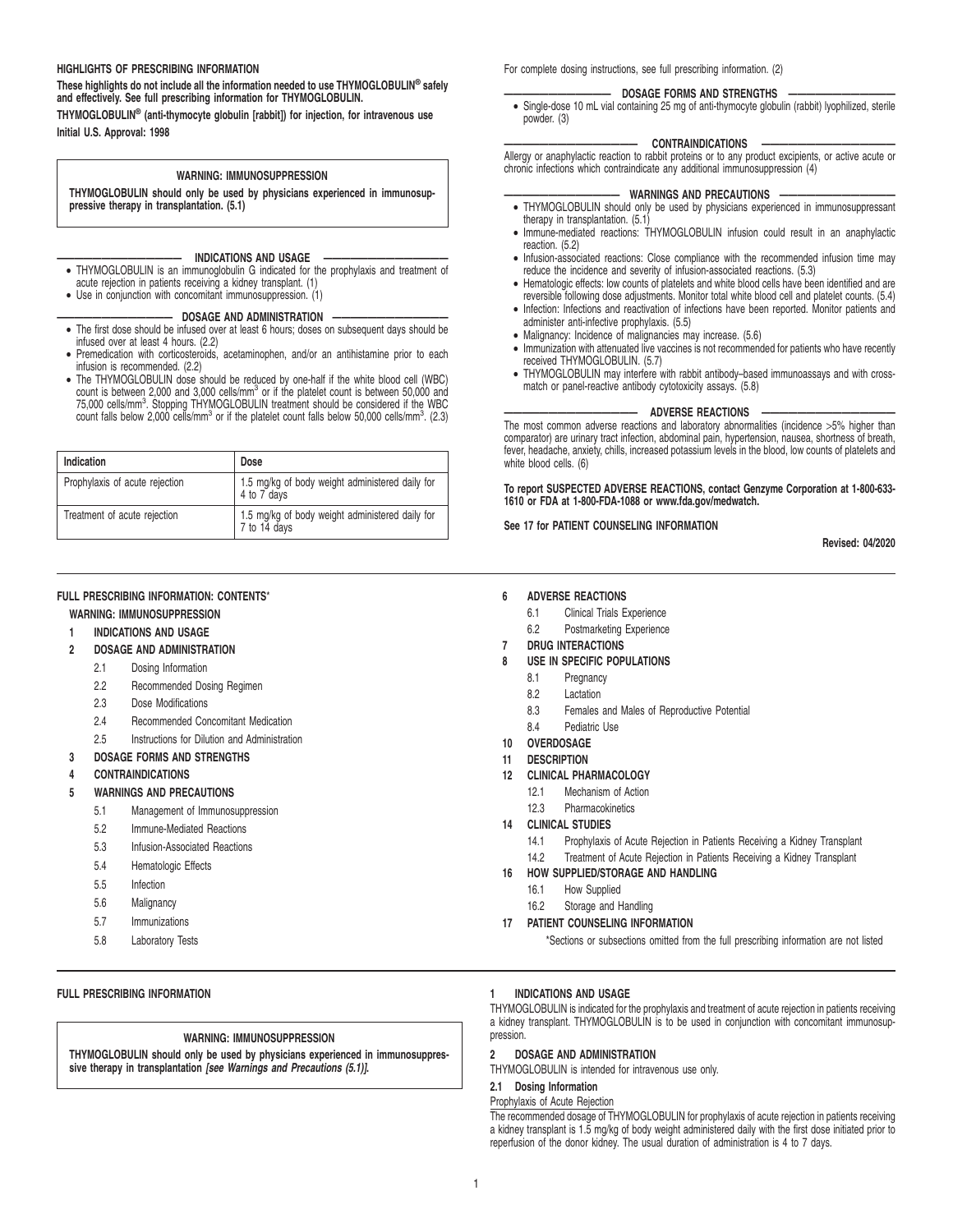#### Treatment of Acute Rejection

The recommended dosage of THYMOGLOBULIN for treatment of acute rejection in patients receiving a kidney transplant is 1.5 mg/kg of body weight administered daily for 7 to 14 days.

### **2.2 Recommended Dosing Regimen**

Administer the first dose of THYMOGLOBULIN over a minimum of 6 hours; administer doses on subsequent days over at least 4 hours [see Warnings and Precautions (5.3)].

Premedication with corticosteroids, acetaminophen, and/or an antihistamine 1 hour prior to each infusion of THYMOGLOBULIN is recommended and may reduce the incidence and intensity of infusion-associated reactions [see Warnings and Precautions (5.2, 5.3) and Adverse Reactions (6.1)]. **2.3 Dose Modifications**

Monitor patients for adverse reactions during and after infusion. Monitor total white blood cell and<br>platelet counts during and after THYMOGLOBULIN therapy.<br>Reduce the THYMOGLOBULIN dose by one-half if the white blood cell

and 3,000 cells/mm<sup>3</sup> or if the platelet count is between 50,000 and 75,000 cells/mm<sup>3</sup>. Consider stopping THYMOGLOBULIN treatment if the WBC count falls below 2,000 cells/mm<sup>3</sup> or if the platelet count falls below 50,000 cells/mm $3$ 

# . **2.4 Recommended Concomitant Medication**

THYMOGLOBULIN is used with concomitant immunosuppressants.

Administer prophylactic antifungal and antibacterial therapy if clinically indicated [see Warnings and Precautions (5.5)].

Antiviral prophylactic therapy is recommended for patients who are seropositive for cytomegalovirus<br>(CMV) at the time of transplant and for CMV-seronegative patients scheduled to receive a kidney from<br>a CMV-seropositive do

#### Reconstitution

After calculating the number of vials needed, using aseptic technique, reconstitute each vial of THYMOGLOBULIN with 5 mL of Sterile Water for Injection, USP (SWFI).

- 1. Allow THYMOGLOBULIN vials to reach room temperature before reconstituting the lyophilized
- product. 2. Aseptically remove caps to expose rubber stoppers.
- 3. Clean stoppers with germicidal or alcohol swab.
- 4. Aseptically reconstitute each vial of THYMOGLOBULIN lyophilized powder with the 5 mL of SWFI. 5. Rotate vial gently until powder is completely dissolved. Each reconstituted vial contains 25 mg
- or 5 mg/mL of THYMOGLOBULIN.
- 6. Inspect solution for particulate matter after reconstitution. Should some particulate matter remain, continue to gently rotate the vial until no particulate matter is visible. If particulate matter persists, discard this vial.

#### Dilution

- **1. Transfer the contents of the calculated number of THYMOGLOBULIN vials into the bag of infusion** solution (saline or dextrose). Recommended volume: per one vial of THYMOGLOBULIN use 50 mL of infusion solution (total volume usually between 50 to 500 mL). Discard unused portion.
- 2. Mix the solution by inverting the bag gently only once or twice.

#### Infusion

Administer THYMOGLOBULIN under strict medical supervision in a hospital setting, and carefully monitor patients during the infusion.

THYMOGLOBULIN is less likely to produce side effects when administered at the recommended flow rate [see Warnings and Precautions (5.3)].

- 1. Follow the manufacturer's instructions for the infusion administration set. Infuse through a 0.22 micrometer filter into a high-flow vein.
- 2. Set the flow rate to deliver the dose over a minimum of 6 hours for the first dose and over at least 4 hours for subsequent doses

#### **3 DOSAGE FORMS AND STRENGTHS**

THYMOGLOBULIN for injection: 25 mg anti-thymocyte globulin (rabbit) as a sterile lyophilized powder, in single-dose 10 mL vials for reconstitution. **4 CONTRAINDICATIONS**

THYMOGLOBULIN is contraindicated in patients with history of allergy or anaphylactic reaction to rabbit proteins or to any product excipients, or who have active acute or chronic infections that contraindicate any additional immunosuppression [see Warnings and Precautions (5.2, 5.5) and Adverse Reactions  $(6.2)$ ].

# **5 WARNINGS AND PRECAUTIONS**

### **5.1 Management of Immunosuppression**

To prevent over-immunosuppression, physicians may wish to decrease the dose of the maintenance

immunosuppression regimen during the period of THYMOGLOBULIN use. Dosing for THYMOGLOBULIN is different from dosing for other anti-thymocyte globulin (ATG) products, because protein composition and concentrations vary depending on the source of ATG. The prescribing physician must ensure that the dose prescribed is appropriate for the ATG product being administered. **5.2 Immune-Mediated Reactions**

Serious immune-mediated reactions, including anaphylaxis or severe cytokine release syndrome<br>(CRS), have been reported with the use of THYMOGLOBULIN *[see Warnings and Precautions (5.3)]*. Fatal anaphylaxis has been reported. If an anaphylactic reaction occurs, terminate the infusion immediately. Provide emergency treatment, such as 0.3 mL to 0.5 mL aqueous epinephrine (1:1000 dilution) subcutaneously and other resuscitative measures including oxygen, intravenous fluids, antihistamines, corticosteroids, pressor amines, and airway management, as clinically indicated.

### **5.3 Infusion-Associated Reactions**

Cases consistent with cytokine release syndrome (CRS) have been reported with rapid infusion rates. CRS is attributed to the release of cytokines by activated monocytes and lymphocytes. Severe acute CRS can cause serious cardiorespiratory events and/or death [see Adverse Reactions (6.2)]. Close compliance with the recommended dosage and infusion time may reduce the incidence and severity of infusion-associated reactions (IARs). Slowing the infusion rate may minimize many of these IARs. Reactions at the infusion site may include pain, swelling, and redness of the skin.

#### **5.4 Hematologic Effects**

Low counts of platelets and white blood cells (including low counts of lymphocytes and neutrophils) have been identified and are reversible following dose adjustments. Total white blood cell and platelet counts should be monitored [see Dosage and Administration (2.3)].

#### **5.5 Infection**

THYMOGLOBULIN is routinely used in combination with other immunosuppressive agents. Infections (bacterial, fungal, viral and protozoal), reactivation of infection (particularly cytomegalovirus [CMV]) and sepsis have been reported after THYMOGLOBULIN administration in combination with multiple immunosuppressive agents. These infections can be fatal.

Monitor patients carefully and administer appropriate anti-infective treatment when indicated [see Dosage and Administration (2.4)].

# **5.6 Malignancy**

Use of immunosuppressive agents, including THYMOGLOBULIN, may increase the incidence of malignancies, including lymphoma or lymphoproliferative disorders. These events have been associated with fatal outcome [see Adverse Reactions (6.2)].

#### **5.7 Immunizations**

The safety of immunization with attenuated live vaccines following THYMOGLOBULIN therapy has not been studied; therefore, immunization with attenuated live vaccines is not recommended for patients who have recently received THYMOGLOBULIN.

#### **5.8 Laboratory Tests**

THYMOGLOBULIN may interfere with rabbit antibody–based immunoassays and with cross-match or panel-reactive antibody cytotoxicity assays. THYMOGLOBULIN has not been shown to interfere with any routine clinical laboratory tests that do not use immunoglobulins.<br>6 ADVERSE REACTIONS

#### **6 ADVERSE REACTIONS**

The most common adverse reactions and laboratory abnormalities (incidence >5% higher than comparator) are urinary tract infection, abdominal pain, hypertension, nausea, shortness of breath, fever, headache, anxiety, chills, increased potassium levels in the blood, and low counts of platelets and white blood cells.

#### **6.1 Clinical Trials Experience**

Because clinical trials are conducted under widely varying conditions, adverse reaction rates observed in the clinical trials of a drug cannot be directly compared to rates in the clinical trials of another drug and may not reflect the rates observed in practice.

#### Prophylaxis of Acute Rejection

The efficacy and safety of THYMOGLOBULIN compared to Active Comparator for the prophylaxis of acute rejection in patients receiving a kidney transplant were evaluated in a randomized, open-label, international, multicenter trial in patients receiving solitary kidneys from deceased donors (n=278). There were more Adverse Reactions (incidence >5%) occurring within 12 months of transplantation in the THYMOGLOBULIN group than in the Active Comparator group (Table 1).

| Table 1: Adverse Reactions and Laboratory Abnormalities Reported More Frequently |  |                                                                                            |  |
|----------------------------------------------------------------------------------|--|--------------------------------------------------------------------------------------------|--|
|                                                                                  |  | (incidence <sup>†</sup> >5%) Following THYMOGLOBULIN versus Active Comparator <sup>#</sup> |  |

| <b>Adverse Reaction</b><br>$[n (%)^{\dagger}]$ | THYMOGLOBULIN<br>(N=141) | <b>Active Comparator</b><br>(N=137) |  |  |  |
|------------------------------------------------|--------------------------|-------------------------------------|--|--|--|
| Urinary tract infection                        | 55 (39%)                 | 36(26%)                             |  |  |  |
| Pyrexia<br>(fever)                             | 39 (28%)                 | 25 (18%)                            |  |  |  |
| Headache                                       | 26 (18%)                 | 17 (12%)                            |  |  |  |
| Hyperlipidemia<br>(high lipids in blood)       | 21(15%)                  | 9(7%)                               |  |  |  |
| Anxiety                                        | 20(14%)                  | 12 (9%)                             |  |  |  |
| Chills                                         | 13 (9%)                  | 5(4%)                               |  |  |  |
| Laboratory Abnormalities <sup>§</sup>          |                          |                                     |  |  |  |
| Hyperkalemia<br>(high potassium)               | 81 (57%)                 | 70 (51%)                            |  |  |  |
| Leukopenia<br>(low white blood cell count)     | 89 (63%)                 | 20 (15%)                            |  |  |  |
| Thrombocytopenia<br>(low platelet count)       | 23 (16%)                 | 7(5%)                               |  |  |  |

\*Adverse reactions are treatment emergent adverse events (TEAE) reported as related to the study agent in at least 1 patient.

†Number (percentage) is shown regardless of causal relationship.

‡basiliximab

§Hyperkalemia: blood potassium ≥5.5 mmol/L; Leukopenia: WBC <3000 cells/mm<sup>3</sup>. Thrombocytopenia: platelet count <75,000 cells/mm<sup>3</sup>.

#### Hematologic Abnormalities

The incidence of laboratory abnormalities of leukopenia with WBC<3000 cells/mm<sup>3</sup> was 63% in<br>THYMOGLOBULIN patients and 15% in Active Comparator patients. The incidence of thrombocytopenia laboratory abnormalities with platelets <75,000 cells/ mm<sup>3</sup> within 1 month following transplantation was 16% in THYMOGLOBULIN patients and 5% in Active Comparator patients. Malignancies

Six patients in the THYMOGLOBULIN group developed malignancies (Epstein-Barr virus-induced lymphoma of the cavum, Epstein-Barr virus-positive large B-cell lung lymphoma, Epstein-Barr virus-induced lymphoma of the brain, squamous cell carcinoma, renal cancer, and recurrent basal cell carcinoma). In the Active Comparator group, 1 patient developed renal cancer.

#### Infections

Infections occurred in 76% of THYMOGLOBULIN-treated patients (severe in 23%), and in 63% of Active Comparator-treated patients (severe in 15%).

Infections occurring in ≥5% of the patients in either treatment group during the 12-month follow-up are summarized in Table 2. Urinary tract infection was the most frequent type of infection, and was reported as severe in 9% of THYMOGLOBULIN-treated patients and in 2% of Active Comparator-treated patients. CMV infections were reported more frequently in the Active Comparator group, with an incidence of 6% (severe in 1%) in THYMOGLOBULIN-treated patients and of 18% (severe in 7%) in Active Comparator-treated patients. Patients who were CMV-positive at the time of transplant, as well as CMV-negative recipients of transplants from CMV-positive donors, were required to receive antiviral prophylaxis for 3 months after transplant.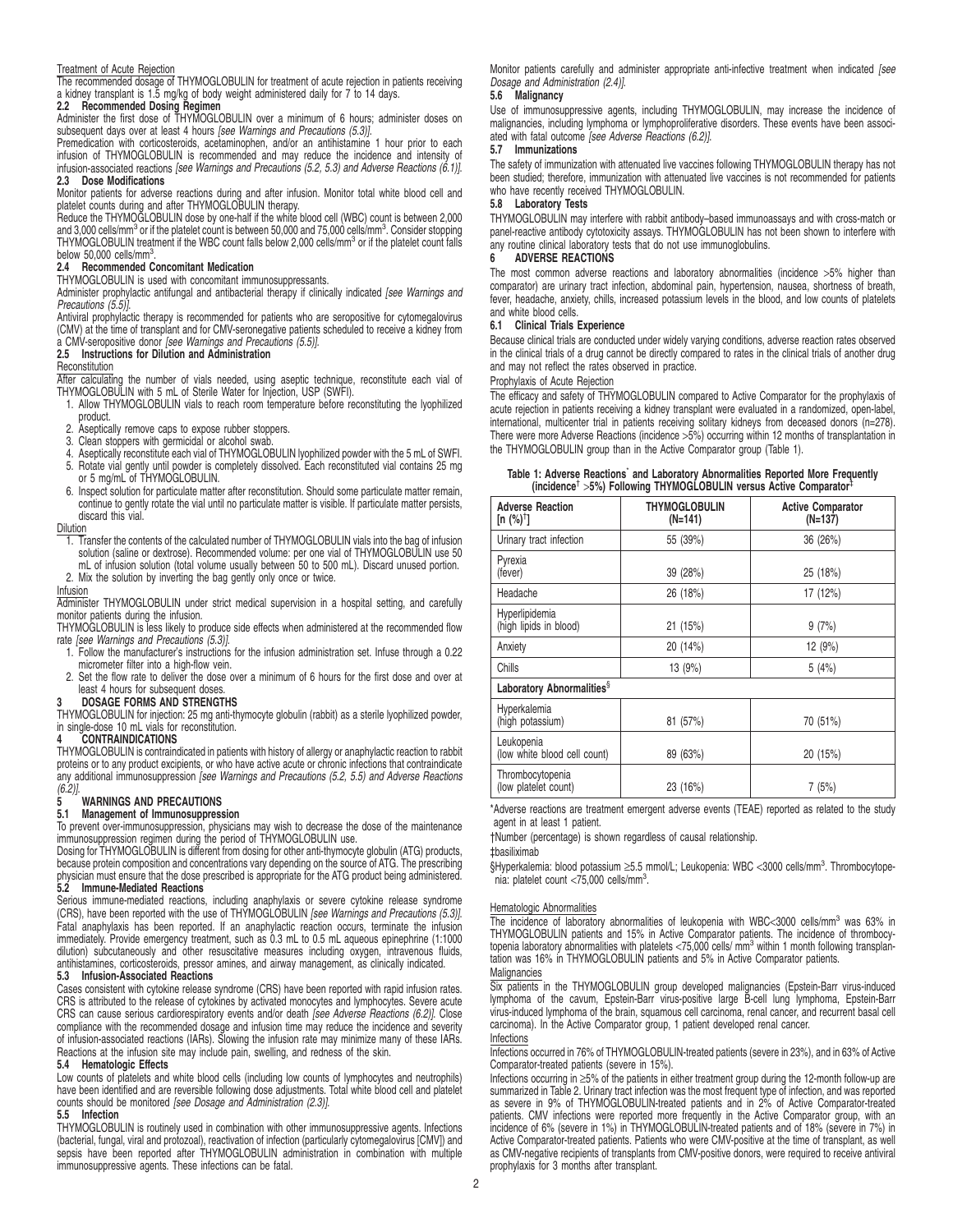### **Table 2: Infections Reported in** ≥**5% of Study Patients**

|                                                             | <b>THYMOGLOBULIN</b><br>$(N=141)$ |                           | Active Comparator <sup>®</sup> | $(N=137)$                 |
|-------------------------------------------------------------|-----------------------------------|---------------------------|--------------------------------|---------------------------|
| Infection                                                   | All                               | Severe/<br><b>Unknown</b> | All                            | Severe/<br><b>Unknown</b> |
| Urinary tract infections <sup>†</sup>                       | 59 (42%)                          | 12 (9%)                   | 39 (29%)                       | 3(2%)                     |
| $S$ epsis <sup><math>#</math></sup>                         | 9(6%)                             | 5(4%)                     | 1(1%)                          | 1(1%)                     |
| Lower respiratory tract and lung<br>infections <sup>§</sup> | 18 (13%)                          | 2(1%)                     | 16 (12%)                       | 4(3%)                     |
| Upper respiratory tract infection                           | 15 (11%)                          | 0                         | 15 (11%)                       | $1(1\%)$                  |
| Nasopharyngitis                                             | 7(5%)                             | 0                         | 9(7%)                          | 0                         |
| Cytomegaloviral infections <sup>1</sup>                     | 8(6%)                             | 2(1%)                     | 21 (18%)                       | 7(7%)                     |
| Herpes zoster                                               | 7(5%)                             | 0                         | 2(2%)                          | 1(1%)                     |
| Oral candidiasis                                            | 8(6%)                             | 0                         | 11(8%)                         | 0                         |

\*basiliximab

†Urinary tract infection group includes: Urinary tract infections, Urinary tract infection fungal, Urinary tract infection bacterial, Bacterial pyelonephritis, Urosepsis.

‡Sepsis group includes: Sepsis, Escherichia sepsis, Staphylococcal bacteremia.

§Lower respiratory tract and lung infections group includes: Lower respiratory tract and lung infections, and Pneumonia pseudomonal.

¶The collective term ″cytomegaloviral infections″ includes CMV duodenitis, CMV gastritis, CMV hepatitis, CMV infection, and CMV viremia.

Adverse Drug Reactions Occurring within 24 Hours and Infusion-Associated Reactions

Adverse reactions occurring during or within 24 hours of infusion in >5% of patients in the **THYMOGLOBULIN** group are summarized in Table 3.

| Table 3: Adverse Drug Reactions <sup>*</sup> Occurring within 24 Hours of Infusion and with >5% |  |  |
|-------------------------------------------------------------------------------------------------|--|--|
| Incidence in Patients who Received THYMOGLOBULIN                                                |  |  |

| <b>Primary System Organ Class</b><br>n (%)         | <b>THYMOGLOBULIN</b><br>$(N=141)$ | Active Comparator <sup>†</sup><br>$(N=137)$ |
|----------------------------------------------------|-----------------------------------|---------------------------------------------|
| Constipation                                       | 47 (33%)                          | 23 (17%)                                    |
| Anemia<br>(low red blood cell count)               | 35 (25%)                          | 19 (14%)                                    |
| Hyperkalemia<br>(high potassium)                   | 33 (23%)                          | 18 (13%)                                    |
| Hypertension<br>(elevated blood pressure)          | 25 (18%)                          | 19 (14%)                                    |
| Leukopenia and White blood cell<br>count decreased | 29 (21%)                          | $\mathbf{0}$                                |
| Pyrexia<br>(fever)                                 | 18 (13%)                          | 3(2%)                                       |
| Vomiting                                           | 17 (12%)                          | 14 (10%)                                    |
| Thrombocytopenia<br>(low platelet count)           | 13(9%)                            | 1(1%)                                       |
| Abdominal pain                                     | 11 $(8%)$                         | 6(4%)                                       |
| Anxiety                                            | 10 (7%)                           | 2(2%)                                       |
| Hyperphosphatemia<br>(high phosphate)              | 10(7%)                            | 2(2%)                                       |
| Tachycardia<br>(fast heart rate)                   | 10 (7%)                           | 5(4%)                                       |
| Acidosis<br>(accumulation of acid in the body)     | 9(6%)                             | 8(6%)                                       |
| Diarrhea                                           | 9(6%)                             | 1(1%)                                       |
| Hypokalemia<br>(low potassium)                     | 9(6%)                             | 4(3%)                                       |

\*Adverse reactions that occurred during or within 24 hours of an infusion, and where the incidence was higher in the THYMOGLOBULIN group.

†basiliximab

Infusion-associated reactions

Adverse reactions that occurred within 24 hours after the completion of the THYMOGLOBULIN administration and are considered as possible infusion associated reactions (IARs) include the following: anxiety, confusional state, agitation, restlessness, headache, lethargy, dizziness, decreased sensitivity, fast heart rate, myocardial infarction, elevated blood pressure, decreased blood pressure, cough, throat irritation, reduced oxygen supply to tissues, shortness of breath, pulmonary edema, pain in mouth and throat, diarrhea, upper abdominal pain, abdominal tenderness, abdominal discomfort, nausea, pruritus, rash, joint pain, fever, chills, lack of energy, localized edema, malaise, and chest pain. Serum sickness was reported in 6 of 405 patients enrolled across completed studies where patients had been treated with THYMOGLOBULIN for the prophylaxis of acute rejection in patients receiving

a kidney transplant. Anaphylactic shock was reported in 2 of 405 patients enrolled across completed studies.

#### Treatment of acute rejection

In the US Phase 3 randomized controlled clinical trial (n=163) comparing the efficacy and safety of THYMOGLOBULIN and Active Comparator in the treatment of acute rejection in kidney transplant<br>patients, adverse reactions occurring at least 5% more frequently in the THYMOGLOBULIN group than<br>in the Active Comparator group follow-up period. These included two cases of post-transplant lymphoproliferative disease (PTLD) in the THYMOGLOBULIN group and two cases of PTLD in the Active Comparator group.

| Table 4: Adverse Reactions` Reported More Frequently (incidence ≥5%) Following<br>THYMOGLOBULIN versus Active Comparator <sup>†</sup> |
|---------------------------------------------------------------------------------------------------------------------------------------|
|---------------------------------------------------------------------------------------------------------------------------------------|

| <b>Frequently Reported Events</b>          | <b>THYMOGLOBULIN</b><br>$n=82$ | <b>Active Comparator</b><br>$n=81$ |
|--------------------------------------------|--------------------------------|------------------------------------|
| Chills                                     | 47 (57%)                       | 35 (43%)                           |
| Leukopenia<br>(low white blood cell count) | 47 (57%)                       | 24 (30%)                           |
| Headache                                   | 33 (40%)                       | 28 (35%)                           |
| Abdominal pain                             | 31 (38%)                       | 22 (27%)                           |
| Hypertension<br>(elevated blood pressure)  | 30 (37%)                       | 23 (28%)                           |
| Nausea                                     | 30(37%)                        | 23 (28%)                           |
| Dyspnea                                    | 23 (28%)                       | 16 (20%)                           |
| Hyperkalemia<br>(high potassium)           | 22 (27%)                       | 15 (19%)                           |
| Myalgia                                    | 16 (20%)                       | 10 (12%)                           |
| Insomnia                                   | 16 (20%)                       | 10 (12%)                           |
| Hypotension<br>(decreased blood pressure)  | 13 (16%)                       | 6(7%)                              |
| Rash                                       | 11 (13%)                       | 6(7%)                              |
| Sweating                                   | 11 (13%)                       | 4(5%)                              |
| Malaise                                    | 11 (13%)                       | 3(4%)                              |
| Acne                                       | 10 (12%)                       | 4 (5%)                             |
| Overdose                                   | 5(6%)                          | 0                                  |

\*Treatment-emergent adverse events/reactions (TEAE) are summarized. †Anti-thymocyte globulin equine (ATG-E)

Treatment-emergent thrombocytopenia was reported in 30 (37%) of patients following THYMOGLOBULIN infusion and in 36 (44%) of patients following Active Comparator infusion. Infections occurring more frequently in the THYMOGLOBULIN group during the 3-month follow-up are summarized in Table 5. No significant differences were seen between the THYMOGLOBULIN and Active Comparator groups for all types of infections. The incidence of CMV infection was the same in both groups. Viral prophylaxis was by the center's discretion during antibody treatment, but all centers used ganciclovir infusion during treatment.

**Table 5: Infections**

|                                |                           | <b>THYMOGLOBULIN</b><br>$n = 82$ | Active Comparator <sup>®</sup><br>$n = 81$ |                           |      |                  |
|--------------------------------|---------------------------|----------------------------------|--------------------------------------------|---------------------------|------|------------------|
| <b>Body System</b>             | No. of<br><b>Patients</b> | (%)                              | Total<br>Reports                           | No. of<br><b>Patients</b> | (%)  | Total<br>Reports |
| Body as a Whole                | 30                        | (37)                             | 36                                         | 22                        | (27) | 29               |
| Infection                      | 25                        | (31)                             | 26                                         | 19                        | (24) | 21               |
| Other                          | 14                        | (17)                             | 15                                         | 11                        | (14) | 12               |
| <b>CMV</b>                     | 11                        | (13)                             | 11                                         | 9                         | (11) | 9                |
| Sepsis                         | 10                        | (12)                             | 10                                         | $\overline{7}$            | (10) | $\overline{7}$   |
| <b>Digestive</b>               | 5                         | (6)                              | 5                                          | 3                         | (4)  | 3                |
| Gastrointestinal<br>moniliasis | 4                         | (5)                              | 4                                          | 1                         | (1)  | 1                |
| Gastritis                      | 1                         | (1)                              | 1                                          | $\mathbf{0}$              | (0)  | $\mathbf{0}$     |
| Skin                           | 4                         | (5)                              | 4                                          | $\mathbf{0}$              | (0)  | 0                |
| Herpes simplex                 | 4                         | (5)                              | 4                                          | $\mathbf{0}$              | (0)  | 0                |

\*ATG-E

Adverse reactions occurring during or shortly following THYMOGLOBULIN infusion (infusion-associated adverse reactions) are generally manageable or reversible. Adverse reactions occurring during or within 24 hours of infusion in at least 5% of patients in the THYMOGLOBULIN group are listed in Table 6.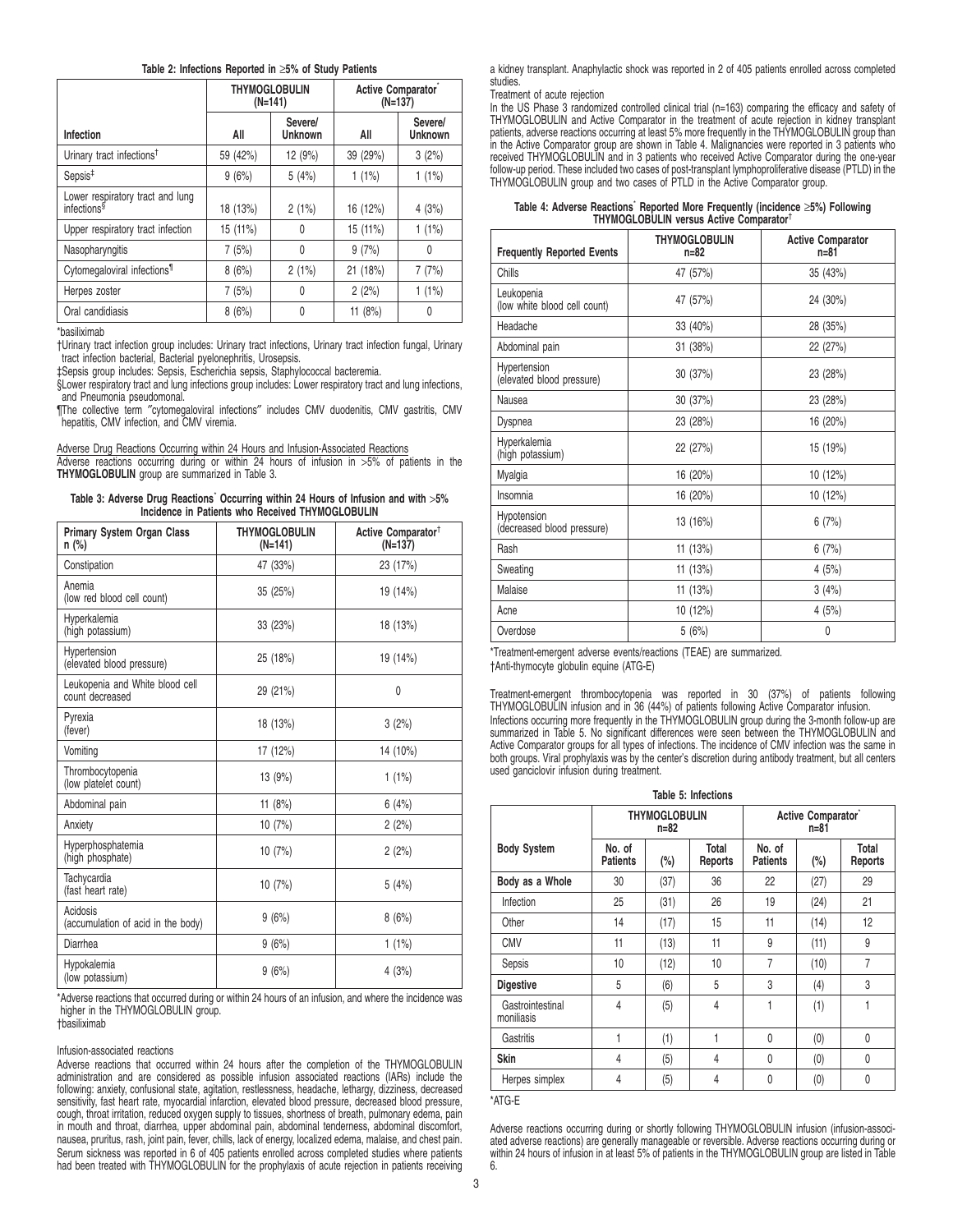|  | Table 6: Adverse Reactions* Occurring within 24 Hours of Infusion and with >5% |                                     |  |  |  |
|--|--------------------------------------------------------------------------------|-------------------------------------|--|--|--|
|  |                                                                                | Incidence in THYMOGLOBULIN Patients |  |  |  |

| <b>Adverse Reaction</b>                                          | <b>THYMOGLOBULIN</b><br>(N=82) | Active Comparator <sup>®</sup><br>$(N=81)$ |
|------------------------------------------------------------------|--------------------------------|--------------------------------------------|
| Chills                                                           | 45 (55%)                       | 28 (35%)                                   |
| Leukopenia<br>(low white blood cell count)                       | 40 (49%)                       | 10 (12%)                                   |
| Fever                                                            | 38 (46%)                       | 39 (48%)                                   |
| Nausea                                                           | 24 (29%)                       | 17 (21%)                                   |
| Thrombocytopenia<br>(low platelet count)                         | 24 (29%)                       | 30(37%)                                    |
| Headache                                                         | 22 (27%)                       | 22 (27%)                                   |
| Hypertension                                                     | 22 (27%)                       | 16 (20%)                                   |
| Pain                                                             | 21 (26%)                       | 19 (24%)                                   |
| Tachycardia<br>(fast heart rate)                                 | 19 (23%)                       | 16 (20%)                                   |
| Diarrhea                                                         | 16 (20%)                       | 15 (19%)                                   |
| Peripheral edema<br>(swelling)                                   | 16 (20%)                       | 13 (16%)                                   |
| Vomiting                                                         | 16 (20%)                       | 12 (15%)                                   |
| Abdominal pain                                                   | 14 (17%)                       | 13 (16%)                                   |
| Hyperkalemia<br>(increased potassium level)                      | 14 (17%)                       | 12 (15%)                                   |
| Arthralgia<br>(joint pain)                                       | 12 (15%)                       | 11 (14%)                                   |
| Constipation                                                     | 12 (15%)                       | 16 (20%)                                   |
| Dyspnea<br>(shortness of breath)                                 | 12 (15%)                       | 11 (14%)                                   |
| Asthenia<br>(lack of energy)                                     | 11 (13%)                       | 11 (14%)                                   |
| Leukocytosis<br>(increased amount of white<br>blood cells)       | 11 (13%)                       | 9 (11%)                                    |
| Anemia<br>(decreased amount of red blood<br>cells or hemoglobin) | 10 (12%)                       | 11 (14%)                                   |
| Back pain                                                        | 10(12%)                        | $8(10\%)$                                  |
| Hypokalemia<br>(decreased potassium level)                       | 10 (12%)                       | 7 (9%)                                     |
| Insomnia                                                         | 10 (12%)                       | 4 (5%)                                     |
| Lung disorder                                                    | 10 (12%)                       | 6 (7%)                                     |
| Myalgia                                                          | 9(11%)                         | 7 (9%)                                     |
| Dyspepsia                                                        | $8(10\%)$                      | 6(7%)                                      |
| Hypotension<br>(decreased blood pressure)                        | $8(10\%)$                      | 2(3%)                                      |
| Acidosis<br>(accumulation of acid in the<br>body)                | 7 (9%)                         | 4(5%)                                      |
| Chest pain                                                       | 7 (9%)                         | 7(9%)                                      |
| Malaise                                                          | 7(9%)                          | 3(4%)                                      |
| Anxiety                                                          | 6(7%)                          | $8(10\%)$                                  |
| Anorexia                                                         | 5(6%)                          | 1(1%)                                      |
| Cough increased                                                  | 6(7%)                          | $8(10\%)$                                  |
| Rash                                                             | 6(7%)                          | 4(5%)                                      |
| Edema                                                            | 5(6%)                          | 12 (15%)                                   |
| Hypophosphatemia<br>(decreased phosphate)                        | 5 (6%)                         | 3(4%)                                      |
| Itchiness                                                        | 5 (6%)                         | 4 (5%)                                     |
| Sweating                                                         | 5(6%)                          | 4(5%)                                      |

\* Treatment-emergent adverse events that occurred during or within 24 hours of an infusion are summarized. \*ATG-E

Treatment-emergent serum sickness was reported in 2 (2%) of patients following THYMOGLOBULIN infusion and in no patients following Active Comparator infusion.

# **6.2 Postmarketing Experience**

The following adverse reactions have been identified during postapproval use of THYMOGLOBULIN. Because these reactions are reported voluntarily from a population of uncertain size, it is not always possible to reliably estimate their frequency or establish a causal relationship to drug exposure.

Infusion-Associated Reactions and Immune System Disorders IARs may occur following the administration of THYMOGLOBULIN and may occur as soon as the first or second infusion during a single course of THYMOGLOBULIN treatment. Clinical manifestations of IARs have included the following signs and symptoms: fever, chills/rigors, dyspnea, nausea/vomiting, diarrhea, hypotension or hypertension, malaise, rash, urticaria, decreased oxygen saturation, and/or headache. IARs with THYMOGLOBULIN are generally manageable with a reduction in infusion rates and/or with medications [see Warnings and Precautions (5.3)]. Some of these reactions such as arthralgia/myalgia, lymphadenopathy, proteinuria, and decreased oxygen saturation tend to occur 5 to 15 days after THYMOGLOBULIN infusion and are consistent with serum sickness. Symptoms are manageable with corticosteroid treatment.

Serious and fatal anaphylactic reactions have been reported. The fatalities occurred in patients who

did not receive epinephrine during the event *[see Warnings and Precautions (5.2)]*.<br>IARs consistent with cytokine release syndrome (CRS) have been reported. Severe and potentially life-threatening CRS cases have also been reported. Postmarketing reports of severe CRS have included cardiorespiratory dysfunction (including hypotension, acute respiratory distress syndrome, pulmonary edema, myocardial infarction, tachycardia, and/or death).

Hepatic Disorders Transient reversible elevations in aminotransferases without any clinical signs or symptoms have also been reported during THYMOGLOBULIN administration.

Immunosuppression-Related Disorders Infections, reactivation of infection, febrile neutropenia, and sepsis have been reported after THYMOGLOBULIN administration in combination with multiple immunosuppressive agents, which may be fatal [see Warnings and Precautions (5.5)].

Malignancies including, but not limited to, lymphoproliferative disorders (LPD) and solid tumors have been reported. These events have been associated with fatal outcome. These adverse reactions were reported with use of a combination of multiple immunosuppressive agents [see Warnings and Precautions (5.6)].

## Blood and Lymphatic System Disorders

Coagulopathy has been reported without clinical signs or symptoms of bleeding, and generally resolves within a few days. Cases of disseminated intravascular coagulopathy have occurred secondary to anaphylaxis or infusion-associated reactions. **7 DRUG INTERACTIONS**

No drug interaction studies have been performed. THYMOGLOBULIN can stimulate the production of antibodies that cross-react with rabbit immune<br>globulins *[see Clinical Pharmacology (12.3)]*.

**USE IN SPECIFIC POPULATIONS** 

### **8.1 Pregnancy**

Risk Summary

Animal reproduction studies have not been conducted with THYMOGLOBULIN. It is also not known whether THYMOGLOBULIN can cause fetal harm. THYMOGLOBULIN should be given to a pregnant woman only if the benefit outweighs the risk.

# **8.2 Lactation**

Risk Summary THYMOGLOBULIN has not been studied in nursing women. It is not known whether this drug is excreted in human milk. Because other immunoglobulins are excreted in human milk, breastfeeding should be discontinued during THYMOGLOBULIN therapy.

# **8.3 Females and Males of Reproductive Potential**

**Contraception** 

#### Females

There is a lack of information on the risks associated with the administration of THYMOGLOBULIN during pregnancy. Therefore, effective contraception is recommended during and for a minimum of 3 months after treatment.

#### **8.4 Pediatric Use**

The safety and effectiveness of THYMOGLOBULIN in pediatric patients have not been established in controlled trials. However, based on limited European studies and U.S. compassionate use, the dose, efficacy, and adverse reaction profile are not thought to be different than for adults.<br>10 OVERDOSAGE

# **10 OVERDOSAGE**

THYMOGLOBULIN overdosage may result in leukopenia (including lymphopenia and neutropenia) and/ or thrombocytopenia, which can be managed with dose reduction (see Dosage and Administration (2.1,  $2.3$ )].

### **11 DESCRIPTION**

THYMOGLOBULIN<sup>®</sup> (anti-thymocyte globulin [rabbit]) is a purified, pasteurized, immunoglobulin G, obtained by immunization of rabbits with human thymocytes. This immunosuppressive product contains cytotoxic antibodies directed against antigens expressed on human T-lymphocytes.

THYMOGLOBULIN is a sterile, lyophilized powder for intravenous administration after reconstitution with sterile Water for Injection, USP (SWFI). Each single-dose 10 mL vial contains 25 mg of anti-thymocyte globulin (rabbit), 50 mg glycine, 10 mg sodium chloride, and 50 mg mannitol.

After reconstitution with 5 mL SWFI, each vial of reconstituted product contains approximately 5 mg/mL of THYMOGLOBULIN, of which >90% is rabbit gamma immune globulin (IgG). The reconstituted solution has a pH of 6.5 to 7.2.

Human red blood cells are used in the manufacturing process to deplete cross-reactive antibodies to non–T-cell antigens. The manufacturing process is validated to remove or inactivate potential exogenous viruses. All human red blood cells are from U.S.-registered or FDA-licensed blood banks. A virus removal step (nanofiltration, using a 20 nm filter) and a viral inactivation step (pasteurization, i.e., heat treatment of active ingredient at 60°C/10 hr) are performed for each lot. Each THYMOGLOBULIN lot is released following potency testing (lymphocytotoxicity and E-rosette inhibition assays), and cross-reactive antibody testing (hemagglutination, platelet agglutination, antiglomerular basement membrane antibody, and fibroblast toxicity assays on every lot). **12 CLINICAL PHARMACOLOGY**

## **12.1 Mechanism of Action**

The mechanism of action by which polyclonal antilymphocyte preparations suppress immune responses is not fully understood. Possible mechanisms by which THYMOGLOBULIN may induce immunosuppression in vivo include: T-cell clearance from the circulation and modulation of T-cell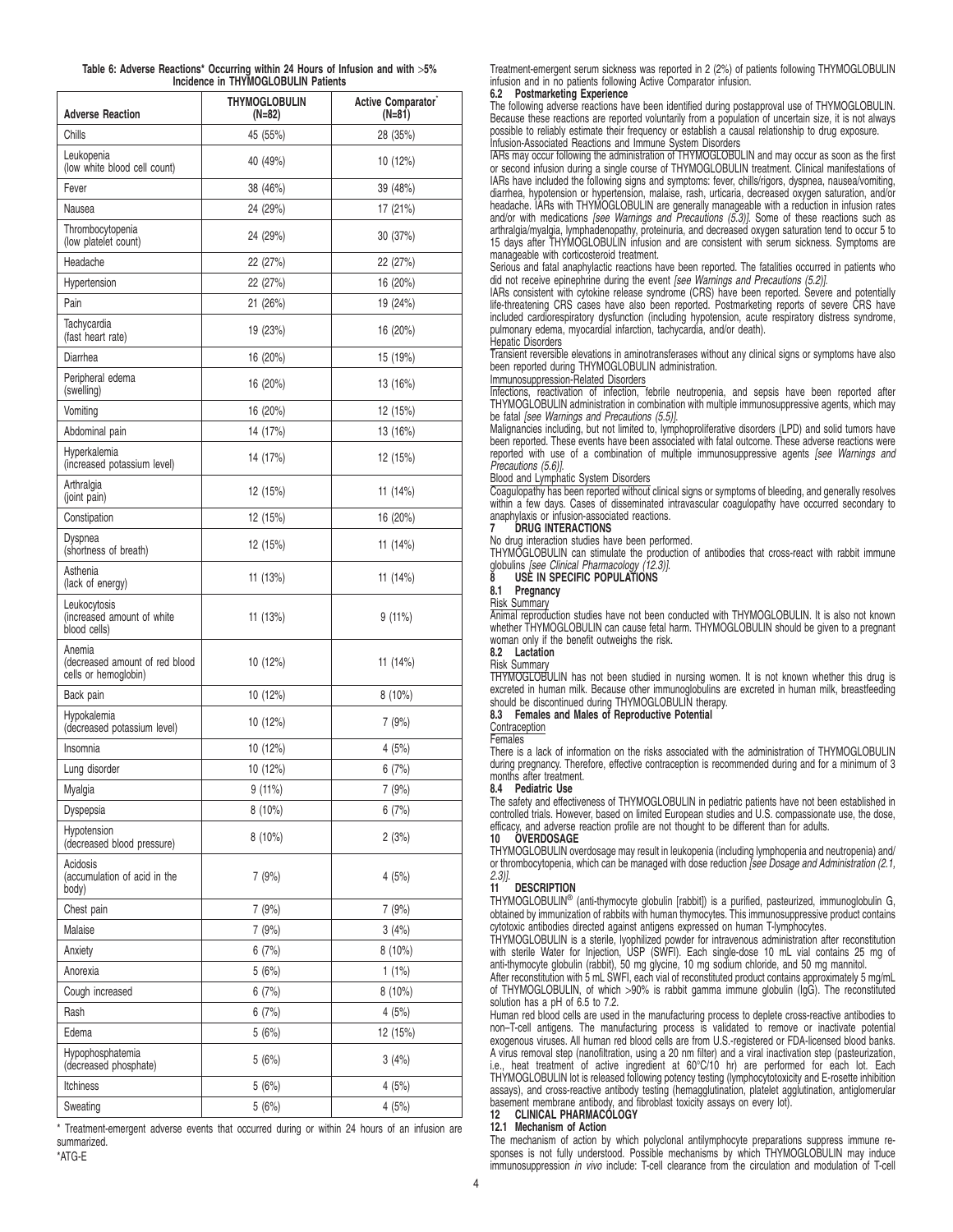activation, homing, and cytotoxic activities. THYMOGLOBULIN includes antibodies against T-cell markers such as CD2, CD3, CD4, CD8, CD11a, CD18, CD25, CD44, CD45, HLA-DR, HLA Class I heavy chains, and ß2 micro-globulin. In vitro, THYMOGLOBULIN (concentrations >0.1 mg/mL) mediates T-cell suppressive effects via inhibition of proliferative responses to several mitogens. In patients, T-cell depletion is usually observed within a day after initiating THYMOGLOBULIN therapy. THYMOGLOBULIN has not been shown to be effective for treating antibody-mediated (humoral) rejections.

#### **12.3 Pharmacokinetics**

After an intravenous dose of 1.25 to 1.5 mg/kg/day (over 4 hours for 7–11 days) 4–8 hours post infusion, THYMOGLOBULIN levels were on average 21.5 mcg/mL (10–40 mcg/mL) with a half-life of 2–3 days after the first dose, and 87 mcg/mL (23–170 mcg/mL) after the last dose.

During the THYMOGLOBULIN Phase 3 randomized trial for the treatment of acute rejection, of the 108 of 163 patients evaluated, anti-rabbit antibodies developed in 68% of the THYMOGLOBULIN-treated patients, and anti-horse antibodies developed in 78% of the Active Comparator-treated patients. No controlled studies have been conducted to study the effect of anti-rabbit antibodies on repeat use of THYMOGLOBULIN. However, to ensure that T-cell depletion is achieved upon retreatment with THYMOGLOBULIN, monitoring the lymphocyte count is recommended. T-cell counts based on data collected from a limited number of patients (n=12) in this study, are presented in the chart below. These data were collected using flow cytometry (FACSCAN, Becton-Dickinson).

#### Mean T-Cell Counts Following Initiation of Thymoglobulin Therapy



#### **14 CLINICAL STUDIES**

### **14.1 Prophylaxis of Acute Rejection in Patients Receiving a Kidney Transplant** Study 1

THYMOGLOBULIN was evaluated in an open-label, randomized, active-controlled study in kidney transplant patients (n=278) at increased risk of acute rejection or delayed graft function.

The treatment failure rate within 12 months post-transplantation was statistically significantly lower in the THYMOGLOBULIN group than in the Active Comparator group (25% vs 38%; p=0.02), based on the composite endpoint (biopsy-proven acute rejection [BPAR], graft loss [GL], or death, with ″lost to follow-up″ considered as a treatment failure). The individual elements of the composite endpoint were BPAR (13% vs 21%), GL (8% vs 10%), and death (4% vs 4%) for the THYMOGLOBULIN and Active Comparator groups, respectively (Table 7).

**Table 7: Prophylaxis of Acute Rejection – Treatment Failure within 12 Months (Study 1)**

| Parameter              | <b>THYMOGLOBULIN</b><br>$(N=141)$ | Active<br>Comparator <sup>*</sup><br>$(N=137)$ | Different<br>(95% CI)       | $P-value^{\ddagger}$ |
|------------------------|-----------------------------------|------------------------------------------------|-----------------------------|----------------------|
| Composite<br>endpoint  | 35/141 (25%)                      | 52/137 (38%)                                   | $-13%$<br>(-23.9% to -2.3%) | 0.02                 |
| <b>BPAR</b>            | 18/141 (13%)                      | 29/137 (21%)                                   | $-8%$<br>(-17.2% to 0.4%)   |                      |
| Graft loss             | 11/141 (8%)                       | 13/137 (10%)                                   |                             |                      |
| Death                  | $6/141$ $(4%)$                    | 6/137(4%)                                      |                             |                      |
| Lost to follow-<br>up§ | 7/141 (5%)                        | 11/137 (8%)                                    |                             |                      |

BPAR= biopsy-proven acute rejection; CI=confidence interval \*basiliximab

†Two-sided 95% confidence intervals of difference between treatment groups (THYMOGLOBULIN – Active Comparator) are based on normal approximation of binomial distribution.

‡P-value obtained by comparison of treatment groups using Fisher's exact test. §Lost to follow-up is defined as not having BPAR, GL, or death within 12 months after transplantation, and last visit date was prior to the lower bound of 12-month window (12 months  $\pm$  30 days after transplantation).

The composite endpoint is defined as the occurrence of any of the following: BPAR (Grade I–III), graft loss, death, or lost to follow-up. Except for patients counted as ″lost to follow-up,″ a patient can be counted in more than one category for the individual components (BPAR, graft loss, death).

In Study 1, patients received either THYMOGLOBULIN (n=141) 1.5 mg/kg daily for a total of 5 doses (Day 0 to Day 4) or Active Comparator (n=137) 2 doses of 20 mg each (Day 0, Day 4). For both treatment groups, the first induction treatment was initiated prior to the reperfusion of the kidney. All patients received triple maintenance immunosuppression (cyclosporine, mycophenolate mofetil, and corticosteroids) throughout the 12 months of the study.

Recipient disease characteristics were balanced between the 2 treatment groups with similar distribution of prior transplant, degree of sensitization and number of mismatched human leukocyte antigens (HLA). Overall, the mean percentage of pretransplant panel-reactive antibody (PRA) was 6% and the historical peak was 14%. The number of patients having a higher level of sensitization with PRA >20% was similar in the THYMOGLOBULIN (9%) and Active Comparator (10%) groups. The mean number of mismatched HLAs was evenly distributed across the 2 treatment groups.

#### Study 2

THYMOGLOBULIN was evaluated in an open-label, parallel-arm, randomized, active-controlled, investigator-sponsored study in kidney transplant patients (n=230) at higher immunological risk of rejection.

The noninferiority of THYMOGLOBULIN to Active Comparator was achieved with treatment failure rates of 25% versus 34%, with an estimated treatment group difference (THYMOGLOBULIN – Active Comparator) of -9% (95% CI: -19.9% to 3.6%), based on the composite endpoint (BPAR, GL, or death, with lost to follow-up considered as a treatment failure) in the 12 months after transplantation. The individual elements of the composite endpoint were BPAR (11% vs 21%), GL (15% vs 11%), and death (4% vs 3%) for the THYMOGLOBULIN and Active Comparator groups, respectively (Table 8).

| <b>Parameter</b>                            | <b>THYMOGLOBULIN</b><br>(N=114) | Active<br>Comparator <sup>®</sup><br>$(N=116)$ | Difference <sup><math>\dagger</math></sup><br>(95% CI) |
|---------------------------------------------|---------------------------------|------------------------------------------------|--------------------------------------------------------|
| Composite endpoint                          | 29 (25%)                        | 39 (34%)                                       | $-9%$<br>$(-19.9\% \text{ to } 3.6\%)$                 |
| <b>BPAR</b>                                 | 12 (11%)                        | 24 (21%)                                       | $-10%$<br>(-19.4% to -0.9%)                            |
| Graft loss                                  | 17 (15%)                        | 13 (11%)                                       |                                                        |
| Death                                       | 5(4%)                           | 4(3%)                                          |                                                        |
| Lost to follow-up <sup><math>#</math></sup> | 2(2%)                           | 3(3%)                                          |                                                        |

BPAR= biopsy-proven acute rejection; CI=confidence interval

The composite endpoint is defined as the occurrence of any of the following: BPAR (Grade I–III), graft loss, death, or lost to follow-up. A patient can be counted in more than one category with the exception of lost to follow-up.

#### \*daclizumab

†Two-sided 95% confidence intervals of difference between treatment groups (THYMOGLOBULIN – Active Comparator) are based on normal approximation of binomial distribution.

‡Lost to follow-up is defined as not having BPAR (Grade I–III), GL, or death within 12 months post-transplantation, and last visit date was prior to the lower bound of 12 month window (12 months ± 30 days post-transplantation).

In Study 2, patients received either THYMOGLOBULIN (n=114) 1.25 mg/kg daily for a total of 8 doses (Day 0 to Day 7) or Active Comparator (n=116) 1 mg/kg (maximum dose 100 mg) on Days 0, 14, 28, 42, and 56. For both treatment groups, the first induction treatment was initiated prior to the beginning of the surgical procedure. All patients received triple maintenance immunosuppression (tacrolimus, mycophenolate mofetil, and corticosteroids) throughout the 12 months of the study.

Recipient disease characteristics were balanced between the 2 treatment groups, including similar distribution of prior transplant, degree of sensitization and number of HLA mismatches. The number of patients having prior transplants was 163 of 230 (71%). Overall, the mean percentage of pretransplant PRA was 35% and the historical peak was 72%. The number of patients having a higher level of sensitization with PRA >20% was similar in the THYMOGLOBULIN (55%) and Active Comparator (58%) groups. The mean number of HLA mismatches was evenly distributed across the 2 treatment groups.

#### **14.2 Treatment of Acute Rejection in Patients Receiving a Kidney Transplant**

A controlled, double-blind, multicenter, randomized clinical trial comparing THYMOGLOBULIN and Active Comparator was conducted at 28 US transplant centers in renal transplant patients (n=163) with biopsy-proven Banff Grade II (moderate), Grade III (severe), or steroid-resistant Grade I (mild) acute<br>graft rejection. This clinical trial met the non-inferiority criteria for THYMOGLOBULIN relative to Active<br>Comparator i weighted estimate of the treatment difference (THYMOGLOBULIN – Active Comparator success rate) was 11% with a lower 95% confidence bound of 0.07%. Therefore, THYMOGLOBULIN was not inferior to Active Comparator in reversing acute rejection episodes.

In the study, patients were randomized to receive 7 to 14 days of THYMOGLOBULIN (1.5 mg/kg/day) or Active Comparator (15 mg/kg/day). For the entire study, the two treatment groups were comparable with respect to donor and recipient characteristics. In Table 9, successful treatment is presented as those patients whose serum creatinine levels (14 days from the diagnosis of rejection) returned to baseline and whose graft was functioning on Day 30 after the end of therapy.

| Table 9: Treatment of Acute Rejection - Response to Study Treatment by Rejection |                 |  |  |
|----------------------------------------------------------------------------------|-----------------|--|--|
|                                                                                  | <b>Severity</b> |  |  |

| Success/n                                                                            | <b>Total</b>  |                                |  |  |
|--------------------------------------------------------------------------------------|---------------|--------------------------------|--|--|
|                                                                                      | Thymoglobulin | Active Comparator <sup>®</sup> |  |  |
| Rejection Severity:                                                                  |               |                                |  |  |
| Mild                                                                                 | $9/10(90\%)$  | $5/8$ (63%)                    |  |  |
| Moderate                                                                             | 44/58 (76%)   | 41/58 (71%)                    |  |  |
| Severe                                                                               | 11/14 (72%)   | 8/14 (57%)                     |  |  |
| Overall                                                                              | 64/82 (78%)   | 54/80 (68%)                    |  |  |
| Weighted estimate of difference<br>(Thymoglobulin - Active Comparator <sup>*</sup> ) |               | 11%                            |  |  |
| Lower one-sided 95% confidence bound                                                 | 0.07%         |                                |  |  |
| p Value <sup>t</sup>                                                                 | 0.061         |                                |  |  |

\*ATG-E

†under null hypothesis (Cochran-Mantel-Haenszel test)